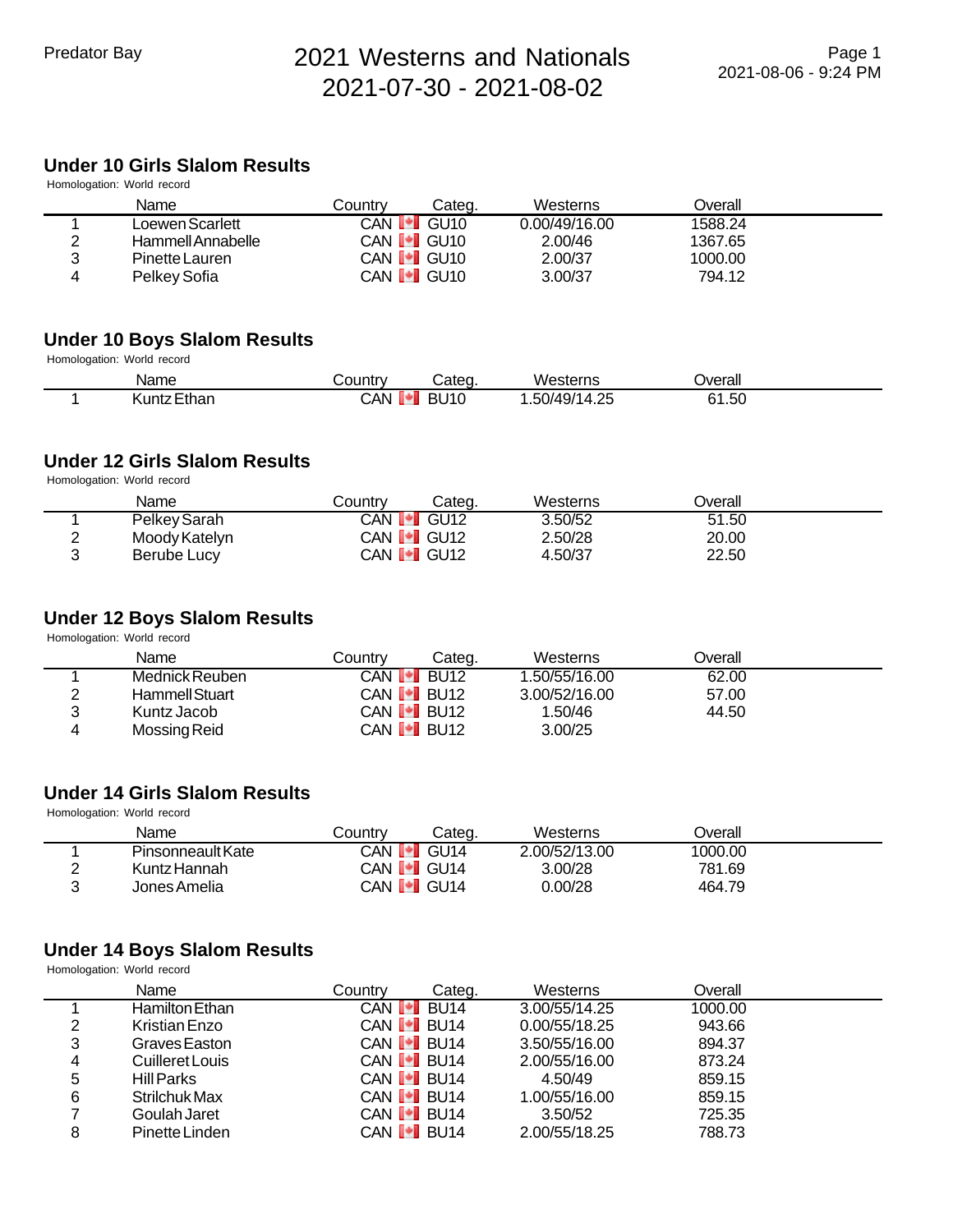# **Under 17 Girls Slalom Results**

Homologation: World record

|    | Name                 | Country                        | Categ. | Westerns      | Overall |
|----|----------------------|--------------------------------|--------|---------------|---------|
|    | <b>Allard Nellie</b> | CAN <b>I<sup>+</sup>I</b> WU17 |        | 1.00/55/12.00 | 1000.00 |
| 2  | <b>Bonham Carly</b>  | CAN <b>I</b> WU17              |        | 2.50/55/18.25 | 912.50  |
| 2  | Stopnicki Hannah     | CAN VU17                       |        | 0.50/55/13.00 | 912.50  |
| 4  | Lachance Darah       | CAN <b>I</b> WU17              |        | 3.00/55/14.25 | 862.50  |
| 4  | Steen Callie         | CAN <b>I</b> WU17              |        | 1.50/55/18.25 | 850.00  |
| 6  | Robertson Aselin     | CAN <b>I</b> WU17              |        | 2.00/55/16.00 | 818.75  |
|    | Lowen Dakota         | CAN <b>I</b> WU17              |        | 2.00/55/16.00 | 775.00  |
| 8  | Gustafson Alexee     | CAN <b>I</b> WU17              |        | 0.00/49       | 762.50  |
| 9  | <b>Germain Ellie</b> | CAN <b>I</b> WU17              |        | 4.00/55/18.25 | 725.00  |
| 10 | Germain Anya         | CAN <b>I</b> WU17              |        | 5.00/46       | 512.50  |
| 11 | <b>Breckel Judy</b>  | CAN <b>I</b> WU17              |        | 2.50/52       | 631.25  |

# **Under 17 Boys Slalom Results**

Homologation: World record

|    | Name                  | Countrv | Categ.              | Westerns      | Overall |  |
|----|-----------------------|---------|---------------------|---------------|---------|--|
|    | <b>Wheeler Ben</b>    |         | CAN <b>I</b> MU17   | 2.50/58/13.00 | 1018.99 |  |
| 2  | Bigourdan Ty          |         | CAN <b>I</b> MU17   | 1.50/58/16.00 | 962.03  |  |
| 3  | Bigourdan Leo         |         | CAN <b>I I</b> MU17 | 5.00/58/13.00 | 1050.63 |  |
| 4  | Pinette Lucas         |         | CAN <b>I</b> MU17   | 1.00/58/13.00 | 1000.00 |  |
| 5  | Germain Drew          |         | CAN <b>I I</b> MU17 | 4.00/37       | 924.05  |  |
| 6  | Geller Micky          |         | CAN <b>I-I</b> MU17 | 1.50/58/16.00 | 898.73  |  |
|    | Pinsonneault Matt     |         | CAN <b>I</b> MU17   | 3.50/58/18.25 | 841.77  |  |
| 8  | Chambers Jacob        |         | CAN <b>I</b> MU17   | 4.50/58/18.25 | 816.46  |  |
| 9  | Macisaac Mason        |         | CAN <b>I</b> MU17   | 1.00/58/16.00 | 848.10  |  |
| 10 | <b>Henuset Andrew</b> |         | CAN <b>I I</b> MU17 | 2.50/55/18.25 | 727.85  |  |

# **Under 21 Women Slalom Results**

Homologation: World record

|   | Name           | Countrv                                                     | Categ.                    | Westerns      | Dverall |  |
|---|----------------|-------------------------------------------------------------|---------------------------|---------------|---------|--|
|   | Ramsay Rebecca |                                                             | CAN I <sup>∎</sup> I WU21 | 2.00/55/13.00 | 1000.00 |  |
|   | Rankin Liv     | CAN $\begin{bmatrix} \bullet \\ \bullet \end{bmatrix}$ WU21 |                           | 1.25/55/16.00 | 815.79  |  |
| າ | Allard Marilou |                                                             | CAN <b>I •I</b> WU21      | 3.00/55/18.25 | 552.63  |  |
|   | Dixon Rachel   | CAN <b>I</b> WU21                                           |                           | 2.00/55/18.25 | 526.32  |  |

# **Under 21 Men Slalom Results**

Homologation: World record

|   | Name                | Countrv | Cateɑ.                  | Westerns      | Overall |  |
|---|---------------------|---------|-------------------------|---------------|---------|--|
|   | Horwood Jonathan    |         | CAN $\blacksquare$ MU21 | 2.00/58/12.00 | 1000.00 |  |
| 2 | Horwood Christopher |         | CAN <b>I</b> MU21       | 3.50/58/13.00 | 920.45  |  |
| 3 | Crichton Lucas      |         | CAN <b>I</b> MU21       | 2.50/58/14.25 | 840.91  |  |
| 4 | Ivison Paul         |         | CAN <b>I</b> I MU21     | 3.50/58/14.25 | 784.09  |  |
| 5 | Scott Kaden         |         | CAN <b>I I</b> MU21     | 5.00/58/16.00 | 659.09  |  |
| 6 | Jefferson Nathaniel |         | CAN <b>I</b> MU21       | 5.50/58/18.25 | 534.09  |  |

# **Open Women Slalom Results**

| Name              | じ0untry | -<br>∴ateα | Westerns                        | Overall |  |
|-------------------|---------|------------|---------------------------------|---------|--|
| Chantal<br>onderد | ش.      | ωw         | 2.00/55/1<br>つに<br>. . <u>.</u> | 50.00   |  |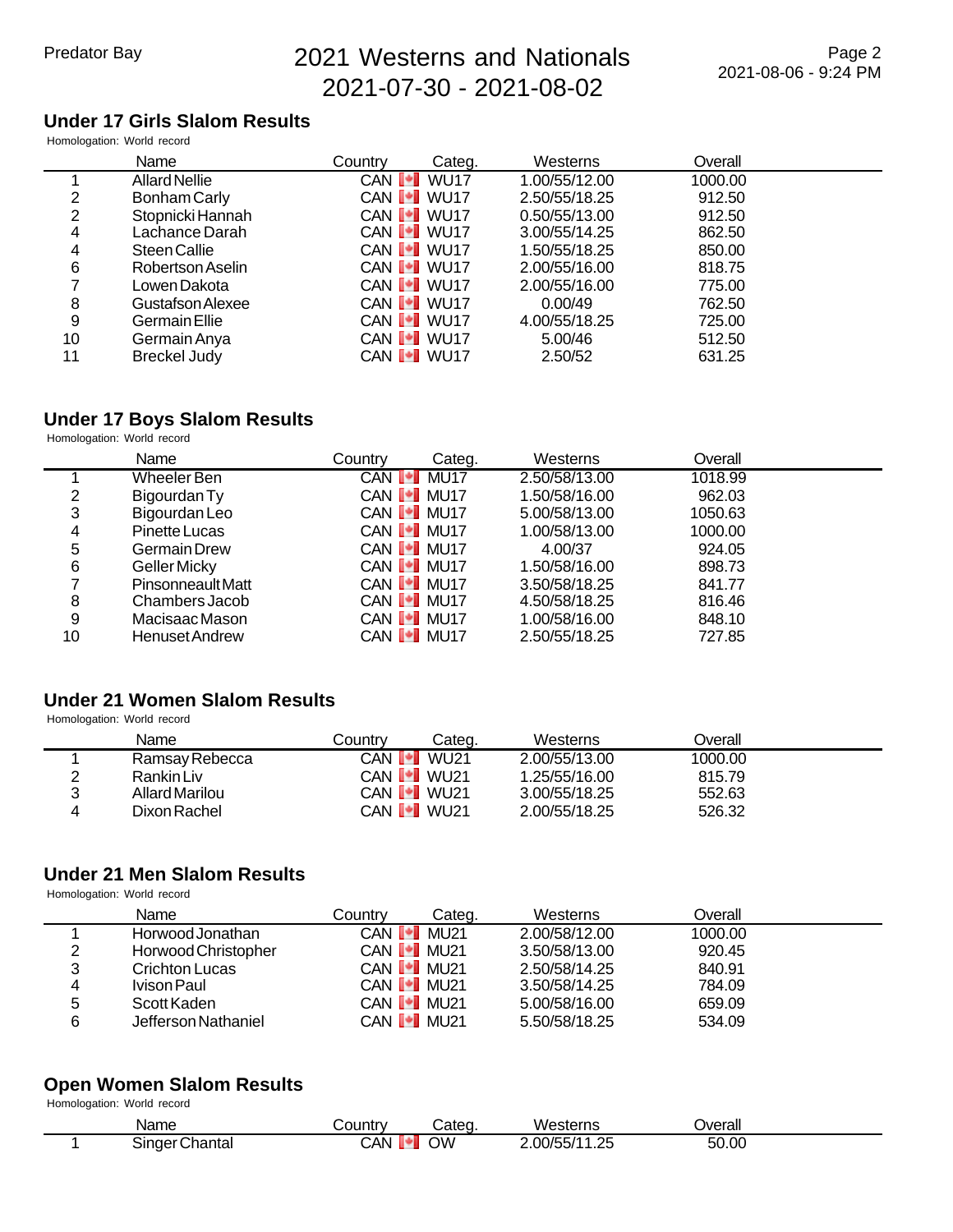# **Open Men Slalom Results**

| Homologation: World record |                 |                    |           |               |         |  |  |  |  |
|----------------------------|-----------------|--------------------|-----------|---------------|---------|--|--|--|--|
|                            | Name            | Countrv            | Categ.    | Westerns      | Overall |  |  |  |  |
|                            | Pinette Conley  | CAN <b>I*I</b>     | <b>OM</b> | 4.50/58/12.00 | 1000.00 |  |  |  |  |
| ◠                          | Denis Carl      | CAN <b>I •I</b> OM |           | 1.00/58/11.25 | 990.20  |  |  |  |  |
| ◠                          | Gibbons Bradley | CAN <b>I</b> OM    |           | 2.50/58/11.25 | 990.20  |  |  |  |  |

### **Men Slalom Results**

Homologation: World record

|   | Name             | Countrv                     | Categ. | Westerns      | <b>Dverall</b> |  |
|---|------------------|-----------------------------|--------|---------------|----------------|--|
|   | Hart Braydon     | CAN D <sup>∎</sup> IM       |        | 2.50/58/12.00 | 46.00          |  |
|   | Schafer Todd     | CAN <b>I *</b> M            |        | 3.50/58/12.00 | 45.50          |  |
| ◠ | Lamontagne Blake | CAN <b>I<sup>+</sup>I</b> M |        | 1.00/49       | 1.50           |  |

### **Women 3 Slalom Results**

Homologation: World record

|   | Name              | Country            | Categ. | Westerns      | ⊃verall |  |
|---|-------------------|--------------------|--------|---------------|---------|--|
|   | Edgecombe Tiffany | <b>CAN I.</b>      | W3     | 4.50/55/13.00 | 55.00   |  |
| ◠ | Baxter Alana      | CAN <b>I *I</b> W3 |        | 5.00/52       | 29.00   |  |
| ◠ | Beekman Mackenzie | CAN <b>I</b> W3    |        | .50/52        | 25.50   |  |

# **Men 3 Slalom Results**

Homologation: World record

|   | Name                    | Countrv               | Categ. | Westerns      | Overall |  |
|---|-------------------------|-----------------------|--------|---------------|---------|--|
|   | Beekman Ryan            | CAN <b>I</b> M3       |        | 4.00/55/12.00 | 1135.80 |  |
| 2 | Taks Ryan               | CAN <b>I</b> M3       |        | 2.50/55/13.00 | 1098.77 |  |
| 3 | Dixon Paul              | CAN <b>I</b> M3       |        | 1.50/55/14.25 | 1000.00 |  |
| 4 | Berdan Michael          | CAN <b>I</b> I M3     |        | 1.50/55/14.25 | 777.78  |  |
| 5 | Cameron John            | CAN <b>I</b> M3       |        | 4.50/55/16.00 | 703.70  |  |
| 6 | Beekman Jason           | CAN <b>I</b> M3       |        | 2.50/55/14.25 | 802.47  |  |
|   | <b>Storrier Mathieu</b> | CAN $\blacksquare$ M3 |        | 0.50/55/12.00 | 1049.38 |  |
| 8 | Mossing Tyron           | CAN <b>I</b> M3       |        | 3.00/55/16.00 | 666.67  |  |

#### **Women 4 Slalom Results** Homologation: World record

| Name              | Countrv                      | Categ. | Westerns     | ⊃verall |  |
|-------------------|------------------------------|--------|--------------|---------|--|
| Colcleugh Rae-Lee | CAN <b>[*]</b>               | W4     |              | 44.00   |  |
| Abt Loree         | CAN <b>I</b> W4              |        | .00/52/16.00 | 31.00   |  |
| Jones Cristina    | CAN <b>I<sup>●</sup>I</b> W4 |        | 3.00/49      | 21.00   |  |

#### **Men 4 Slalom Results** Homologation: World record

|   | Name                   | Countrv               | Categ. | Westerns      | Overall |  |
|---|------------------------|-----------------------|--------|---------------|---------|--|
|   | Anderson Brant         | CAN <b>I</b> M4       |        | 3.00/55/12.00 | 1184.21 |  |
| ⌒ | <b>Bauman Peter</b>    | CAN $\blacksquare$ M4 |        | 4.50/55/13.00 | 1065.79 |  |
| 2 | <b>Brown Matthew</b>   | CAN $\blacksquare$ M4 |        | 1.00/55/13.00 | 986.84  |  |
| 4 | Hayward Jonathan       | $CAN$ $M$ $M4$        |        | 4.00/55/14.25 | 894.74  |  |
| 4 | <b>Pinette Parnell</b> | CAN $\blacksquare$ M4 |        | 2.00/55/13.00 | 1000.00 |  |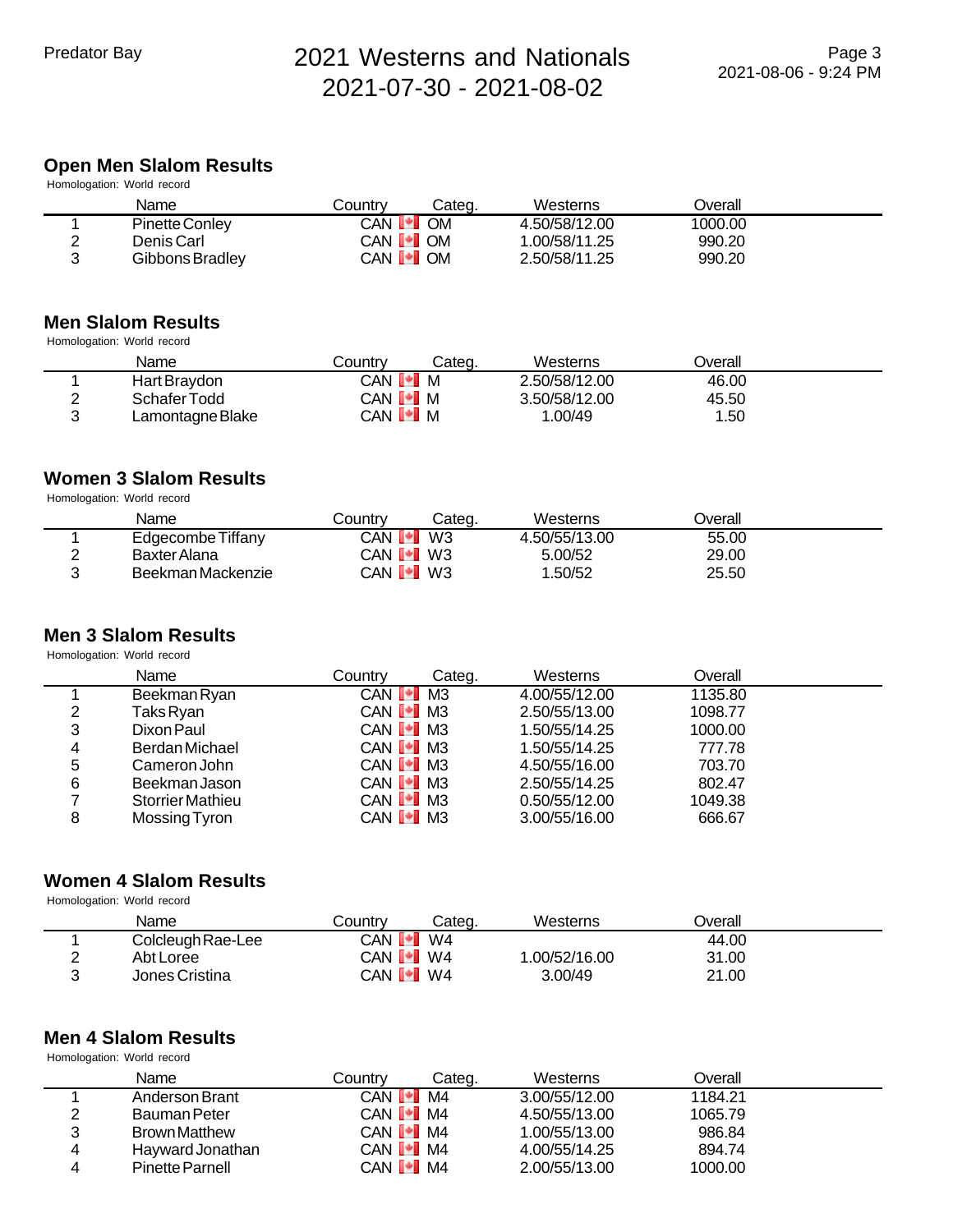Page 4 2021-08-06 - 9:24 PM

| Name            | こountrv                        | Categ. | Westerns      | Jverall |  |
|-----------------|--------------------------------|--------|---------------|---------|--|
| Germain Sheldon | CAN <b>[*]</b>                 | M4     | 2.00/55/16.00 | 684.21  |  |
| Coulombe Craig  | CAN <b>I</b> <sup>+</sup> I M4 |        | 2.50/55/13.00 | 1013.16 |  |

# **Women 5 Slalom Results**

| Name              | Countrv        | Categ.         | Westerns      | <b>Dverall</b> |  |
|-------------------|----------------|----------------|---------------|----------------|--|
| Powell Rhonda     | CAN <b>[*]</b> | W <sub>5</sub> | 2.50/52/13.00 | 46.00          |  |
| Mosteller Maureen | CAN <b>[*]</b> | W5             | 4.00/52/14.25 | 46.00          |  |
| Cheetham Carolyn  | CAN <b>[≁]</b> | W5             | 4.00/52       | 28.00          |  |

# **Men 5 Slalom Results**

Homologation: World record

|   | Name                    | Countrv                      | Cateɑ. | Westerns      | Overall |  |
|---|-------------------------|------------------------------|--------|---------------|---------|--|
|   | Hards Eric              | CAN <sup>1•1</sup> M5        |        | 4.50/46       | 23.00   |  |
| 2 | <b>Breitkreuz Roger</b> | CAN <b>I</b> <sup>I</sup> M5 |        | 4.00/46       | 21.00   |  |
| 3 | Dolter Brenton          | CAN <sup>1</sup> M5          |        | 4.50/46       | 20.50   |  |
| 4 | Gray Allan              | CAN <b>I</b> <sup>I</sup> M5 |        | 5.00/55/18.25 | 23.00   |  |
| 5 | Collombin Mike          | CAN <b>I</b> <sup>I</sup> M5 |        | 4.00/55/11.25 | 52.00   |  |

#### **Men 6 Slalom Results** Homologation: World record

| Name         | Categ.<br>Countrv    | Westerns      | Overall |
|--------------|----------------------|---------------|---------|
| Dodd Bruce   | CAN <b>[*]</b><br>M6 | 4.00/55/11.25 | 1050.51 |
| Person Peter | CAN <b>[*]</b> M6    | 1.50/55/11.25 | 1000.00 |
| Price Robert | CAN <b>[*]</b> M6    | 5.00/55/13.00 | 828.28  |
|              |                      |               |         |

# **Men 7 Slalom Results**

| Homologation: World record |        |
|----------------------------|--------|
| Nomo                       | $\sim$ |

| Name                   | ountryـ                   | Cated | Westerns      | Jverall |  |
|------------------------|---------------------------|-------|---------------|---------|--|
| <b>Whittaker Gerry</b> | <b>CAN</b><br><b>TERR</b> | M7    | 2.00/52/13.00 | 1000.00 |  |
| Lavoie Ray             | CAN <sup>I+</sup>         | M7    | 5.00/43       | 348.84  |  |

# **Men 8 Slalom Results**

 Homologation: World record Name Country Categ. Westerns Overall 1 Brain Douglas CAN M8 3.25/52 51.25

#### **Under 10 Girls Tricks Results** Homologation: World record

| Homologation. vvonu record |              |                |        |          |         |
|----------------------------|--------------|----------------|--------|----------|---------|
|                            | Name         | こountrv        | Categ. | Westerns | Jverall |
|                            | Pelkey Sofia | CAN <b>[*]</b> | GU10   | 1060     | 1000.00 |

# **Under 10 Boys Tricks Results**

| Homologation: World record |  |  |
|----------------------------|--|--|
|----------------------------|--|--|

| Name  | `ountrv  | `ot∆∩     | . .<br>Western<br>sterns | ⊃verall                |  |
|-------|----------|-----------|--------------------------|------------------------|--|
| ≞thar | شد.<br>œ | nι<br>ιч. | 280                      | 271<br>$\sim$<br>70.OC |  |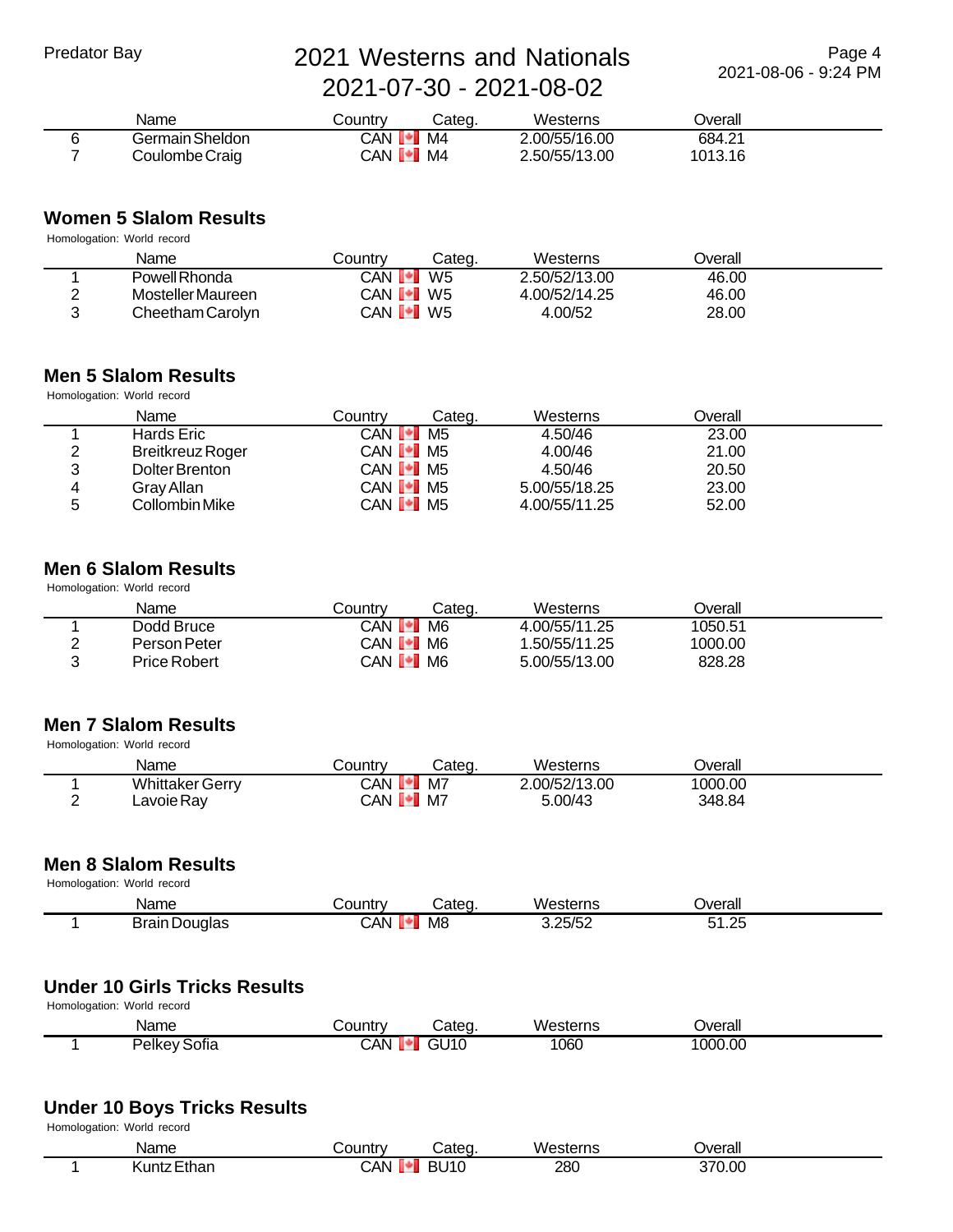# **Under 12 Boys Tricks Results**

|        | Homologation: World record |                                |        |          |                |  |
|--------|----------------------------|--------------------------------|--------|----------|----------------|--|
|        | Name                       | Countrv                        | Categ. | Westerns | <b>Dverall</b> |  |
|        | Mednick Reuben             | CAN <b>I<sup>t</sup>l</b> BU12 |        | 2020     | 2020.00        |  |
| $\sim$ | Kuntz Jacob                | CAN <b>I</b> BU12              |        | 450      | 480.00         |  |
|        |                            |                                |        |          |                |  |

## **Under 14 Girls Tricks Results**

Homologation: World record

| Name                     | ountr∨ٽ | شateα                   | .<br>Westerns | Overall |  |
|--------------------------|---------|-------------------------|---------------|---------|--|
| - -<br>Pinsonneault Kate | 7.AN    | - 14<br><br>IΔ<br>1 – I | 990           | 1000.00 |  |

# **Under 14 Boys Tricks Results**

Homologation: World record

|   | Name            | Countrv | Cateɑ.              | Westerns | Overall |  |
|---|-----------------|---------|---------------------|----------|---------|--|
|   | Hamilton Ethan  |         | CAN <b>I≁I</b> BU14 | 1250     | 1000.00 |  |
| 2 | Cuilleret Louis |         | CAN <b>[≁]</b> BU14 | 690      | 612.50  |  |
| 3 | Kristian Enzo   |         | CAN <b>I</b> BU14   | 850      | 537.50  |  |
| 3 | Pinette Linden  |         | CAN <b>I</b> BU14   | 740      | 537.50  |  |
| 5 | Strilchuk Max   |         | CAN <b>I</b> BU14   | 360      | 337.50  |  |
| 6 | Graves Easton   |         | CAN <b>I</b> BU14   | 460      | 287.50  |  |

# **Under 17 Girls Tricks Results**

Homologation: World record

|   | Name                 | Countrv | Categ.                         | Westerns | Overall |  |
|---|----------------------|---------|--------------------------------|----------|---------|--|
|   | Stopnicki Hannah     |         | CAN <b>I</b> WU17              | 4950     | 1000.00 |  |
| 2 | Bonham Carly         |         | CAN <b>I<sup>+</sup>I</b> WU17 | 2760     | 593.94  |  |
| 3 | <b>Allard Nellie</b> |         | CAN <b>I</b> WU17              | 1760     | 355.56  |  |
| 4 | <b>Germain Ellie</b> |         | CAN VU17                       | 1760     | 355.56  |  |
| 5 | Lachance Darah       |         | CAN <b>I</b> WU17              | 860      | 173.74  |  |
| 6 | Robertson Aselin     |         | CAN <b>I</b> WU17              | 740      | 149.49  |  |
|   | Germain Anya         |         | CAN <b>I</b> WU17              | 940      | 189.90  |  |
| 8 | Steen Callie         |         | CAN VU17                       | 160      | 32.32   |  |

### **Under 17 Boys Tricks Results**

Homologation: World record

|   | Name                     | Countrv | Categ.            | Westerns | Overall |  |
|---|--------------------------|---------|-------------------|----------|---------|--|
|   | Chambers Jacob           |         | CAN <b>I</b> MU17 | 4490     | 1000.00 |  |
| 2 | <b>Geller Micky</b>      |         | CAN <b>I</b> MU17 |          | 619.15  |  |
| 3 | Bigourdan Ty             |         | CAN <b>I</b> MU17 |          | 525.61  |  |
| 4 | Pinette Lucas            |         | CAN <b>I</b> MU17 | 3070     | 683.74  |  |
| 5 | Bigourdan Leo            |         | CAN <b>I</b> MU17 |          | 443.21  |  |
| 6 | <b>Germain Drew</b>      |         | CAN <b>I</b> MU17 | 710      | 331.85  |  |
|   | Macisaac Mason           |         | CAN <b>I</b> MU17 | 1460     | 325.17  |  |
| 8 | <b>Pinsonneault Matt</b> |         | CAN <b>I</b> MU17 | 830      | 195.99  |  |
| 9 | Wheeler Ben              |         | CAN <b>I</b> MU17 |          | 184.86  |  |

# **Under 21 Women Tricks Results**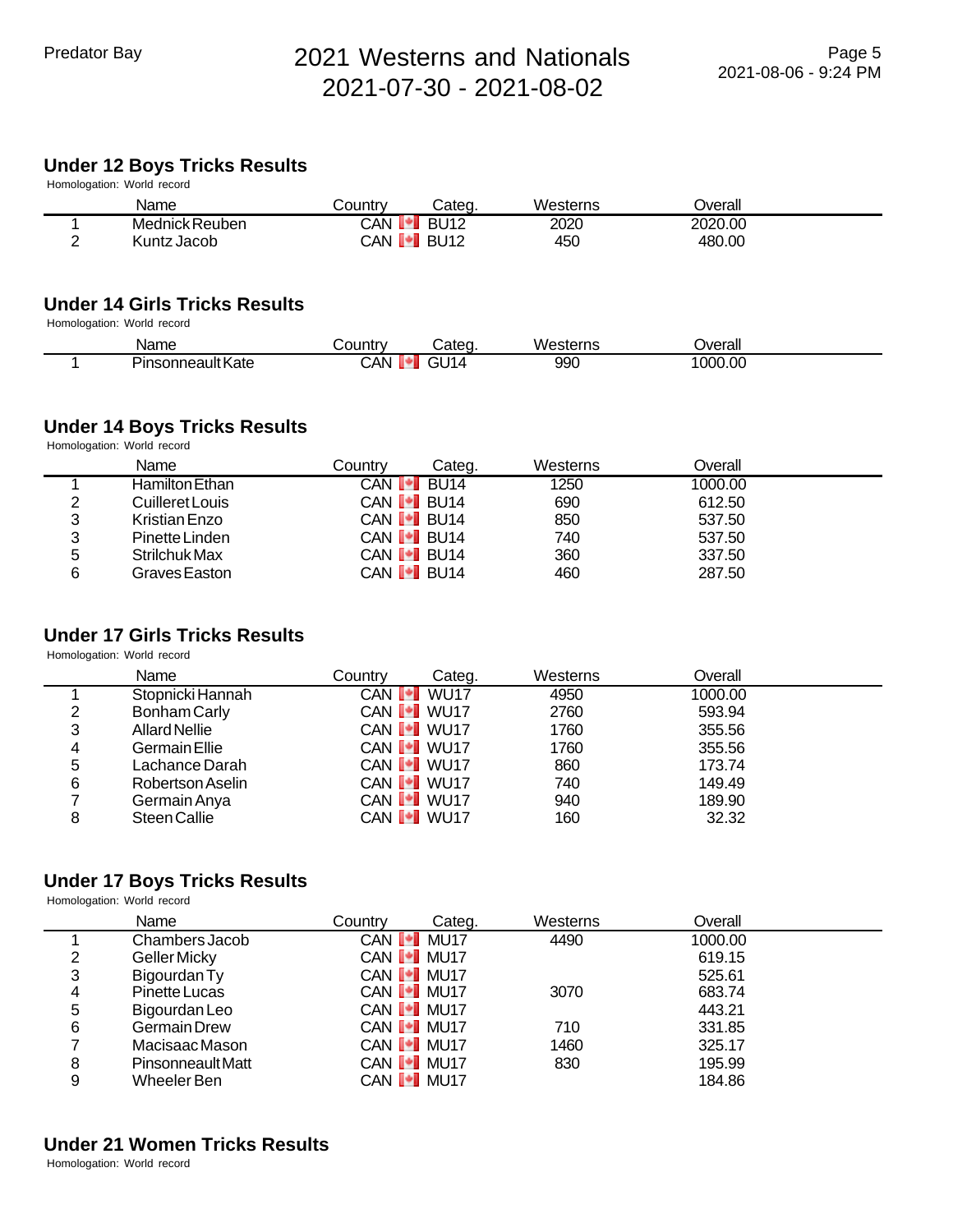Page 6 2021-08-06 - 9:24 PM

|               | Name           | Countrv | Cateɑ.            | Westerns | Overall |  |
|---------------|----------------|---------|-------------------|----------|---------|--|
|               | Ramsay Rebecca | CAN DI  | WU21              | 1450     | 1000.00 |  |
| ◠<br><u>.</u> | Allard Marilou |         | CAN <b>I</b> WU21 | 700      | 620.69  |  |
| 2             | Dixon Rachel   |         | CAN <b>I</b> WU21 | 330      | 234.48  |  |

# **Under 21 Men Tricks Results**

Homologation: World record

|        | Name                | Countrv        | Categ.              | Westerns | <b>Dverall</b> |  |
|--------|---------------------|----------------|---------------------|----------|----------------|--|
|        | Horwood Jonathan    | CAN <b>I≁I</b> | MU 21               | 1760     | 1000.00        |  |
| 2      | Horwood Christopher |                | CAN <b>I I</b> MU21 | 2230     | 793.39         |  |
| າ<br>J | Scott Kaden         |                | CAN <b>I I</b> MU21 | 550      | 391.18         |  |
| 4      | Jefferson Nathaniel |                | CAN <b>I I</b> MU21 | 630      | 195.59         |  |
| 5      | Crichton Lucas      |                | CAN <b>I I</b> MU21 | 280      | 99.17          |  |

### **Open Women Tricks Results**

Homologation: World record

| Name              | ∶ountrv<br>л. | ;ateq | Westerns | Jverall |
|-------------------|---------------|-------|----------|---------|
| Chantal<br>Sinder | CAN           | ואר   | 8450     | 8450.00 |

# **Open Men Tricks Results**

Homologation: World record

| Name            | شountr∨        | Cated     | Westerns | <b>Dverall</b> |  |
|-----------------|----------------|-----------|----------|----------------|--|
| Pinette Conley  | CAN PI         | <b>OM</b> | 7000     | 1000.00        |  |
| Gibbons Bradley | CAN <b>[*]</b> | <b>OM</b> | 4430     | 685.83         |  |

### **Men Tricks Results**

Homologation: World record

| Name             | Country∟ | Categ | Westerns | Jverall |  |
|------------------|----------|-------|----------|---------|--|
| Lamontagne Blake | CAN<br>ш | ΙVΙ   | 060      | 1310.00 |  |

### **Men 3 Tricks Results**

Homologation: World record

| Name          | ้วนntrv | ater: | <b>Western</b><br>.sretne<br>ык | <b>T</b>    |
|---------------|---------|-------|---------------------------------|-------------|
| Paul<br>Jixon | َ ANٺ   | ΜЗ    | 660                             | 000<br>, 00 |

# **Men 4 Tricks Results**

Homologation: World record

| Name                   | شountr∨ | Cated | Westerns | Jverall |  |
|------------------------|---------|-------|----------|---------|--|
| Havward Jonathan       | CAN     | M4    | 1340     | 1000.00 |  |
| - -<br>Pinette Parnell | CAN     | M4    |          | 634.33  |  |

### **Men 6 Tricks Results**

| Name                          | ountry | ;ateα          | Westerns | <br>)verall |  |
|-------------------------------|--------|----------------|----------|-------------|--|
| Peter<br>Pareon<br>– 1<br>ovu | شX.    | M <sub>6</sub> | 1680     | 1000.00     |  |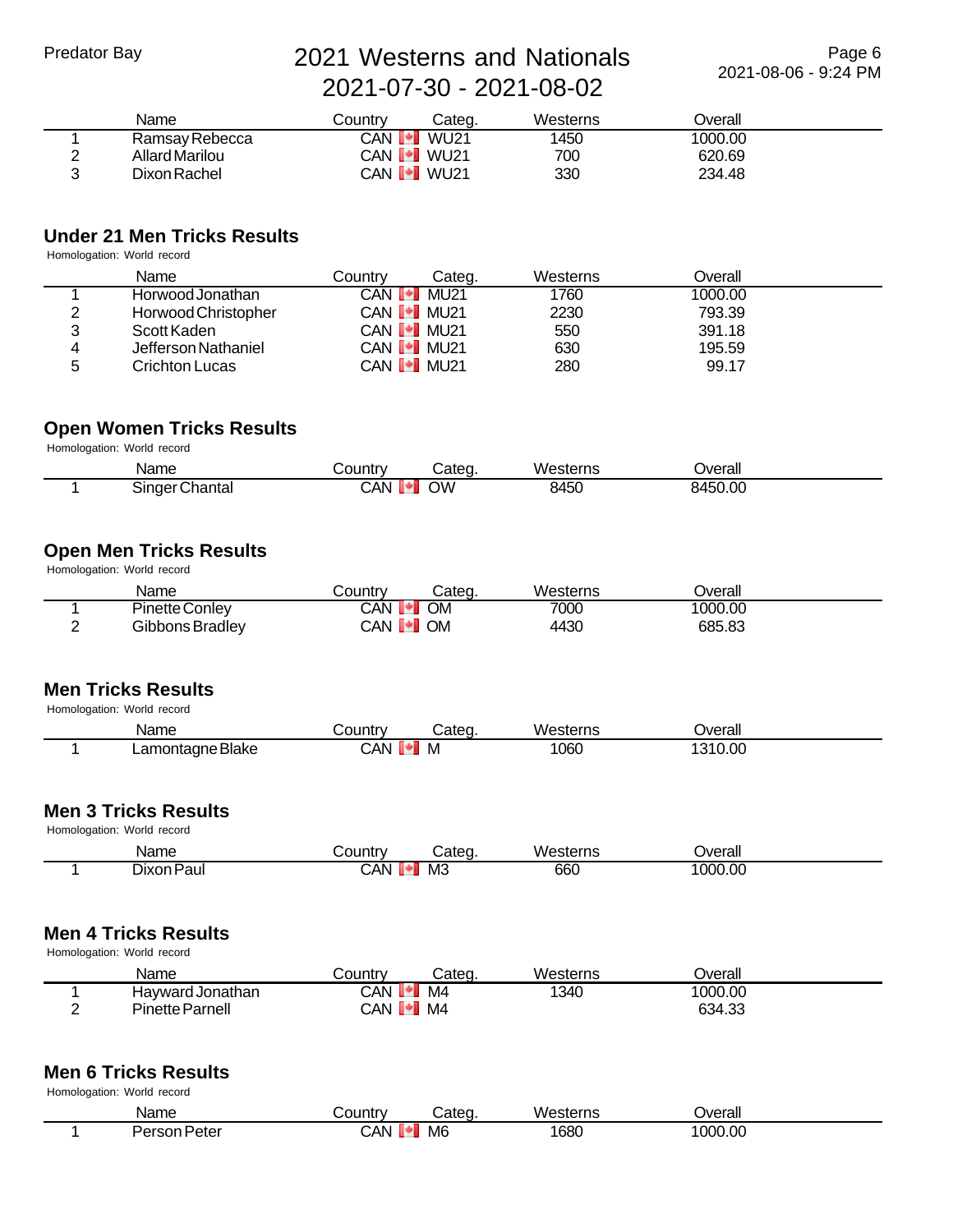#### **Men 7 Tricks Results**

Homologation: World record

| Name                   | Country           | Categ. | Westerns | Overall |  |
|------------------------|-------------------|--------|----------|---------|--|
| <b>Whittaker Gerry</b> | CAN <sup>I-</sup> | M7     | 850      | 1000.00 |  |
|                        |                   |        |          |         |  |

# **Women 4 Tricks Results**

| Homologation: World record |  |  |
|----------------------------|--|--|
|----------------------------|--|--|

| Name                        | تountr∨ | .ateq     | Westerns | <b>Jverall</b> |  |
|-----------------------------|---------|-----------|----------|----------------|--|
| ⊃ella.<br>ı Rocca Christina | CAN     | $M\Delta$ |          | 370.00         |  |

# **Under 10 Girls Jump Results**

Homologation: World record

| Name           | ۔ountryک          | Categ.      | Westerns | Jverall |  |
|----------------|-------------------|-------------|----------|---------|--|
| Pelkey Sofia   | CAN<br><b>THE</b> | <b>GU10</b> | 0.00m    | 1000.00 |  |
| Pinette Lauren | CAN <b>I</b> GU10 |             |          | 805.56  |  |

# **Under 14 Boys Jump Results**

Homologation: World record

|   | Name            | Countrv | Cateɑ.                                 | Westerns          | Overall |  |
|---|-----------------|---------|----------------------------------------|-------------------|---------|--|
|   | Pinette Linden  |         | CAN <b>I</b> BU14                      | 28.6m             | 1000.00 |  |
| 2 | Goulah Jaret    |         | CAN <b>I</b> BU14                      | 24.4m             | 801.08  |  |
| 3 | Cuilleret Louis |         | CAN <b>I</b> BU14                      | 24.8m             | 795.70  |  |
| 4 | Hamilton Ethan  |         | CAN $\llbracket \cdot \rrbracket$ BU14 | 15.0m             | 408.60  |  |
| 5 | Strilchuk Max   |         | CAN <b>[*]</b> BU14                    | 13.8 <sub>m</sub> | 215.05  |  |
| 6 | Kristian Enzo   |         | CAN <b>I</b> BU <sub>14</sub>          | 11.4m             | 75.27   |  |

# **Under 17 Girls Jump Results**

Homologation: World record

|   | Name                 | Countrv | Categ.                         | Westerns          | Overall |  |
|---|----------------------|---------|--------------------------------|-------------------|---------|--|
|   | <b>Allard Nellie</b> |         | CAN <b>I</b> WU17              | 35.6m             | 1000.00 |  |
| 2 | Germain Ellie        |         | CAN <b>I</b> WU17              | 17.0 <sub>m</sub> | 174.80  |  |
| 3 | Stopnicki Hannah     |         | CAN <b>I</b> WU17              |                   | 85.37   |  |
| 4 | Bonham Carly         |         | CAN <b>I</b> WU17              | 13.3m             | 36.59   |  |
| 5 | Steen Callie         |         | CAN <b>I<sup>+</sup>I</b> WU17 | 10.2 <sub>m</sub> |         |  |
| 6 | Germain Anya         |         | CAN <b>I</b> WU17              | 0.00 <sub>m</sub> |         |  |

## **Under 17 Boys Jump Results**

Homologation: World record

|   | Name              | Countrv | Cateɑ.              | Westerns | Overall |  |
|---|-------------------|---------|---------------------|----------|---------|--|
|   | Geller Micky      |         | CAN <b>I I</b> MU17 | 42.2m    | 1000.00 |  |
| ▃ | Chambers Jacob    |         | CAN <b>I</b> MU17   | 34.7m    | 563.22  |  |
| າ | Pinsonneault Matt |         | CAN <b>I I</b> MU17 | 14.3m    |         |  |
| 4 | Germain Drew      |         | CAN <b>I</b> MU17   | 0.00m    |         |  |
| ∽ | Pinette Lucas     |         | CAN <b>I I</b> MU17 | 43.1m    | 885.06  |  |

# **Under 21 Women Jump Results**

| <b>Name</b>                         | ountrv | . $\neg$ to $\sim$ | . .<br>5.010000<br>vv.<br>'esterns | )verall    |  |
|-------------------------------------|--------|--------------------|------------------------------------|------------|--|
| ,,,,,,,,<br>/ Rebecca<br>152V<br>.a | ∴AN ′  | WU21<br>_____      | 33.6m<br>- - -                     | 000<br>,00 |  |